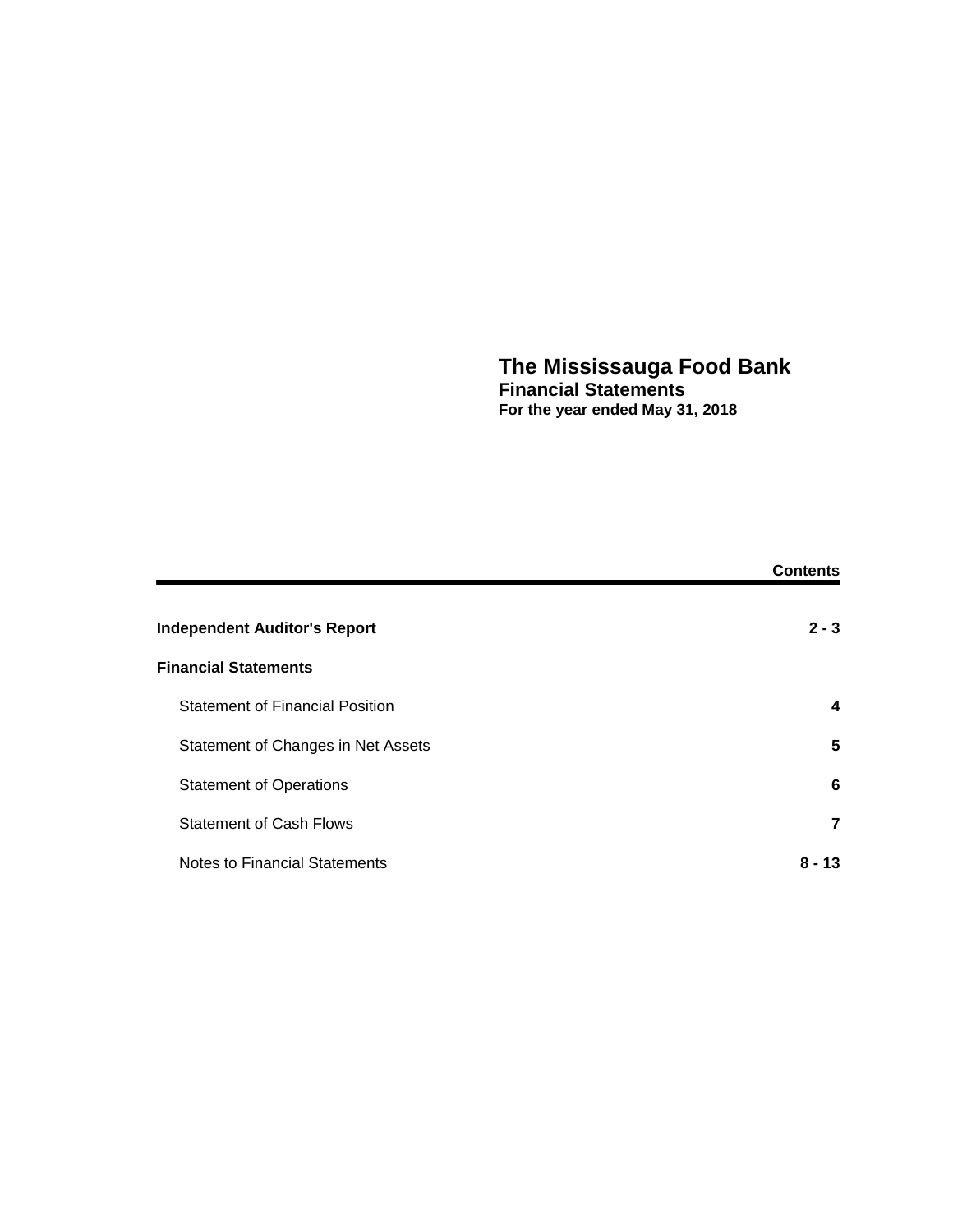

Tel: 905 270-7700 Fax: 905 270-7915 Toll-free: 866 248 6660 www.bdo.ca

BDO Canada **LLP** 1 City Centre Drive, Suite 1700 Mississauga ON L5B 1M2 Canada

# **Independent Auditor's Report**

### **To the Members of The Mississauga Food Bank**

We have audited the statement of financial position of The Mississauga Food Bank as at May 31, 2018, and the statements of changes in net assets, operations and cash flows for the year then ended and a summary of significant accounting policies and other explanatory information.

### **Management's Responsibility for the Financial Statements**

Management is responsible for the preparation and fair presentation of these financial statements in accordance with Canadian accounting standards for not-for-profit organizations, and for such internal control as management determines is necessary to enable the preparation of financial statements that are free from material misstatement, whether due to fraud or error.

#### **Auditor's Responsibility**

Our responsibility is to express an opinion on these financial statements based on our audit. We conducted our audit in accordance with Canadian generally accepted auditing standards. Those standards require that we comply with ethical requirements and plan and perform the audit to obtain reasonable assurance about whether the financial statements are free from material misstatement.

An audit involves performing procedures to obtain audit evidence about the amounts and disclosures in the financial statements. The procedures selected depend on the auditor's judgment, including the assessment of the risks of material misstatement of the financial statements, whether due to fraud or error. In making those risk assessments, the auditor considers internal control relevant to the entity's preparation and fair presentation of the financial statements in order to design audit procedures that are appropriate in the circumstances, but not for the purpose of expressing an opinion on the effectiveness of the entity's internal control. An audit also includes evaluating the appropriateness of accounting policies used and the reasonableness of accounting estimates made by management, as well as evaluating the overall presentation of the financial statements.

We believe that the audit evidence we have obtained is sufficient and appropriate to provide a basis for our qualified audit opinion.

### **Basis for Qualified Opinion**

In common with many charitable organizations, the entity derives revenues from donations, the completeness of which is not susceptible to satisfactory audit verification. Accordingly, verification of these revenues was limited to the amounts recorded in the records of the entity. Therefore, we were not able to determine whether any adjustments might be necessary to revenue from donations, excess of revenue over expenditures and cash flows from operations for the years ended May 31, 2018 and 2017, current assets as at May 31, 2018 and 2017, and net assets as at June 1 and May 31 for both the 2018 and 2017 years. Our audit opinion on the financial statements for the year ended May 31, 2017 was modified accordingly because of the possible effects of this limitation in scope.

2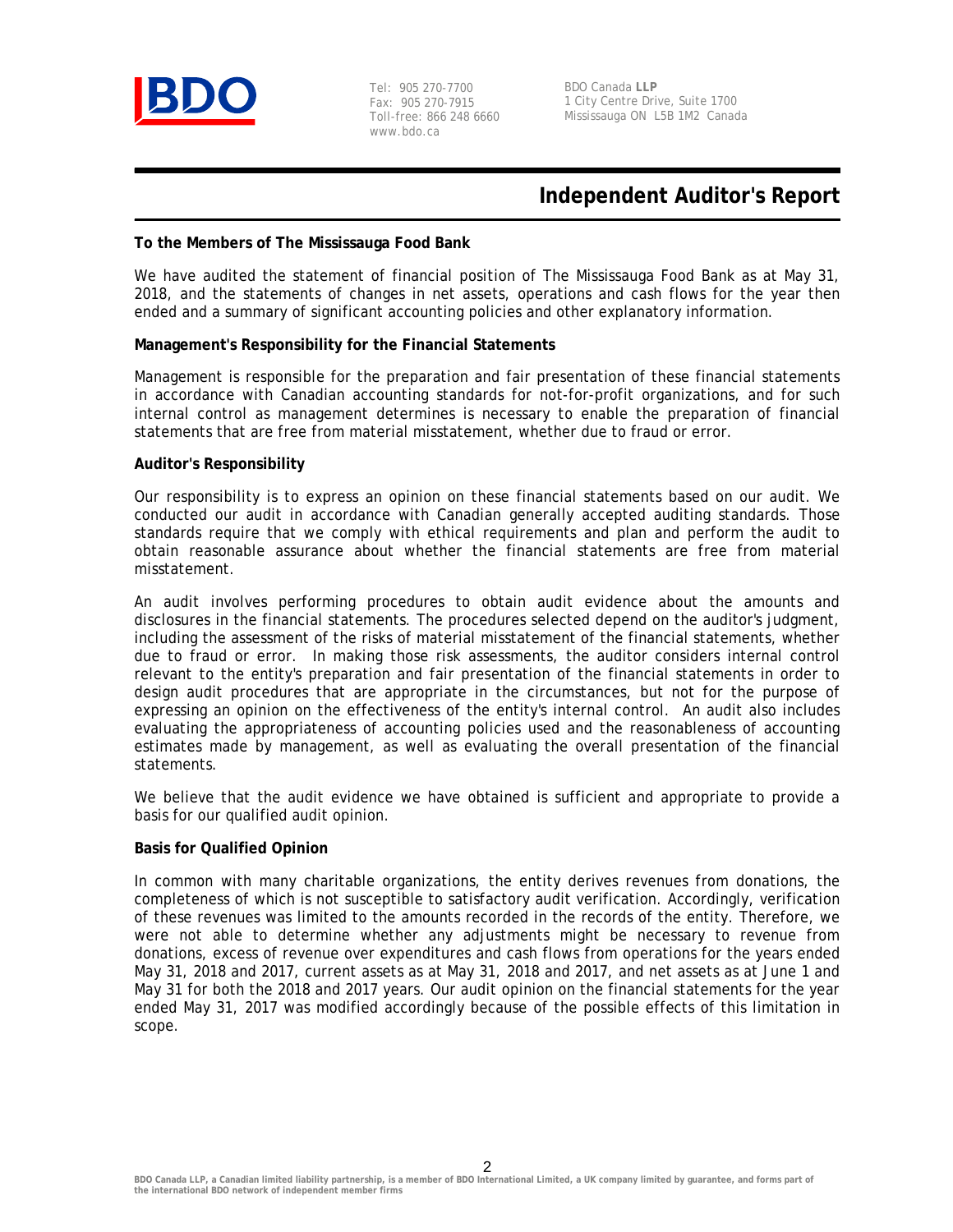

# **Independent Auditor's Report (continued)**

### **Basis for Qualified Opinion (continued)**

In addition, the entity receives donated food, the completeness of which is not susceptible to satisfactory audit verification. Accordingly, verification of donated food was limited to the amounts recorded in the records of the entity. Therefore, we were not able to determine whether any adjustments might be necessary to donated food, excess of revenue over expenditures and cash flows from operations for the year ended May 31, 2018, current assets as at May 31, 2018, and net assets as at June 1 and May 31 for 2018.

### **Qualified Opinion**

In our opinion, except for the possible effects of the matter described in the Basis for Qualified Opinion paragraph, the financial statements present fairly, in all material respects, the financial position of The Mississauga Food Bank as at May 31, 2018, and the results of its operations and its cash flows for the year then ended in accordance with Canadian accounting standards for not-forprofit organizations.

BDO Carada LLP

Chartered Professional Accountants, Licensed Public Accountants

Mississauga, Ontario October 16, 2018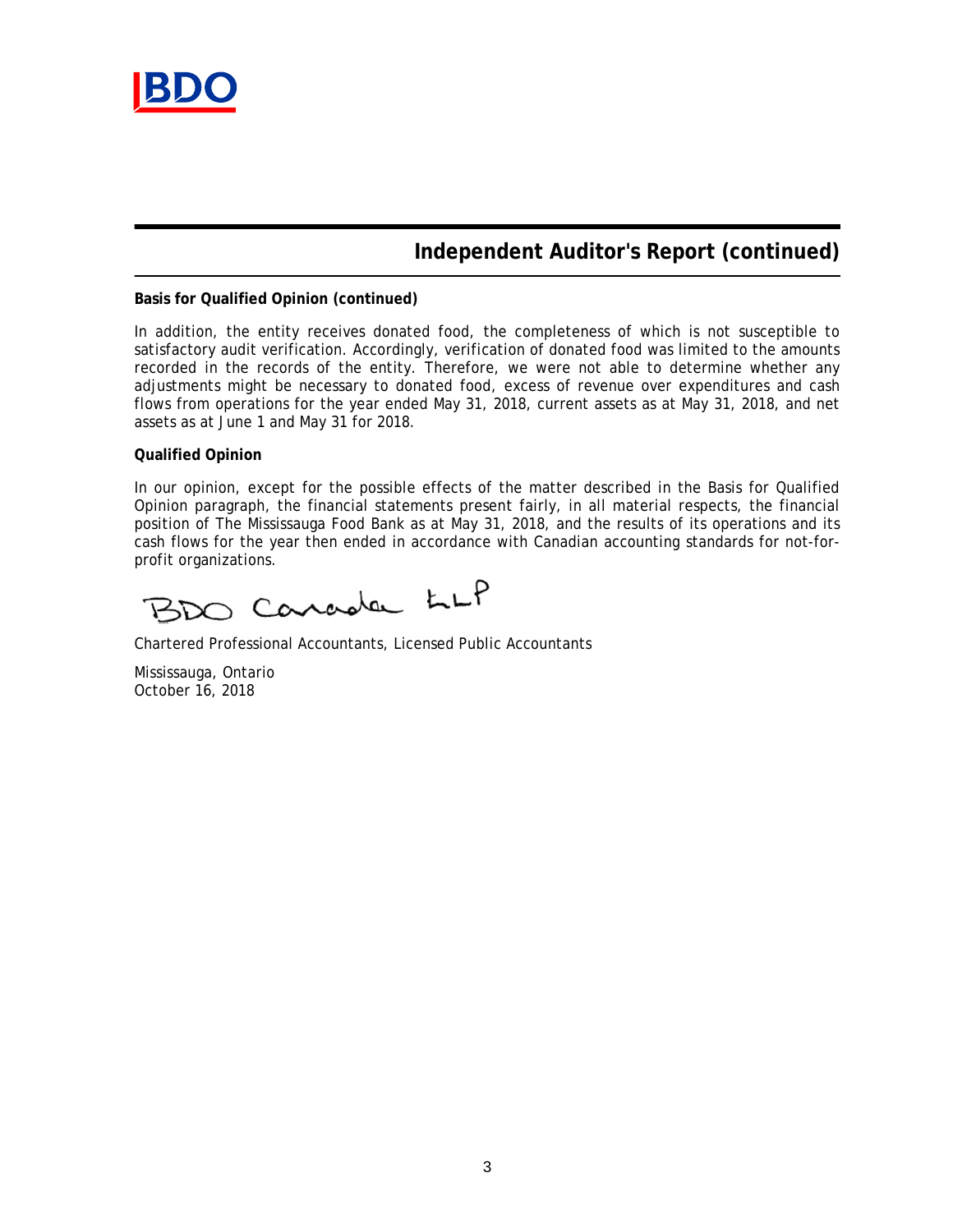# **The Mississauga Food Bank Statement of Financial Position**

| <b>May 31</b>                                                                                                                                                                               |    | 2018                                   | 2017                                         |
|---------------------------------------------------------------------------------------------------------------------------------------------------------------------------------------------|----|----------------------------------------|----------------------------------------------|
| Assets                                                                                                                                                                                      |    |                                        |                                              |
| <b>Current</b><br>Cash (Note 2)<br>Short-term investments (Note 3)<br>Receivables<br>Prepaid expenses                                                                                       | \$ | 419,713<br>440,000<br>44,624<br>42,426 | \$<br>282,546<br>440,000<br>48,890<br>39,704 |
|                                                                                                                                                                                             |    | 946,763                                | 811,140                                      |
| Capital assets (Note 4)                                                                                                                                                                     |    | 202,999                                | 247,098                                      |
|                                                                                                                                                                                             |    | 1,149,762                              | \$<br>1,058,238                              |
| <b>Liabilities and Net Assets</b>                                                                                                                                                           |    |                                        |                                              |
| <b>Current</b><br>Accounts payable and accrued liabilities<br>Deferred grant revenue (Note 5)<br>Deferred sponsorship revenue<br>Current portion of obligation under capital lease (Note 6) | \$ | 116,055<br>55,856<br>72,083<br>28,440  | \$<br>67,577<br>49,810<br>41,377<br>28,440   |
|                                                                                                                                                                                             |    | 272,434                                | 187,204                                      |
| Obligation under capital lease (Note 6)<br>Deferred capital contributions (Note 7)<br>Deferred leasehold inducement                                                                         |    | 63,265<br>76,214<br>6,488              | 84,453<br>109,628<br>12,048                  |
|                                                                                                                                                                                             |    | 418,401                                | 393,333                                      |
| <b>Net assets</b><br>Funds invested in capital assets (Note 8)<br>Contingency fund<br>Unrestricted funds                                                                                    |    | 35,080<br>440,000<br>256,281           | 24,577<br>440,000<br>200,328                 |
|                                                                                                                                                                                             |    | 731,361                                | 664,905                                      |
|                                                                                                                                                                                             | S  | 1,149,762                              | \$<br>1,058,238                              |

The accompanying notes are an integral part of these financial statements.

Director 2000 Director 2000 Director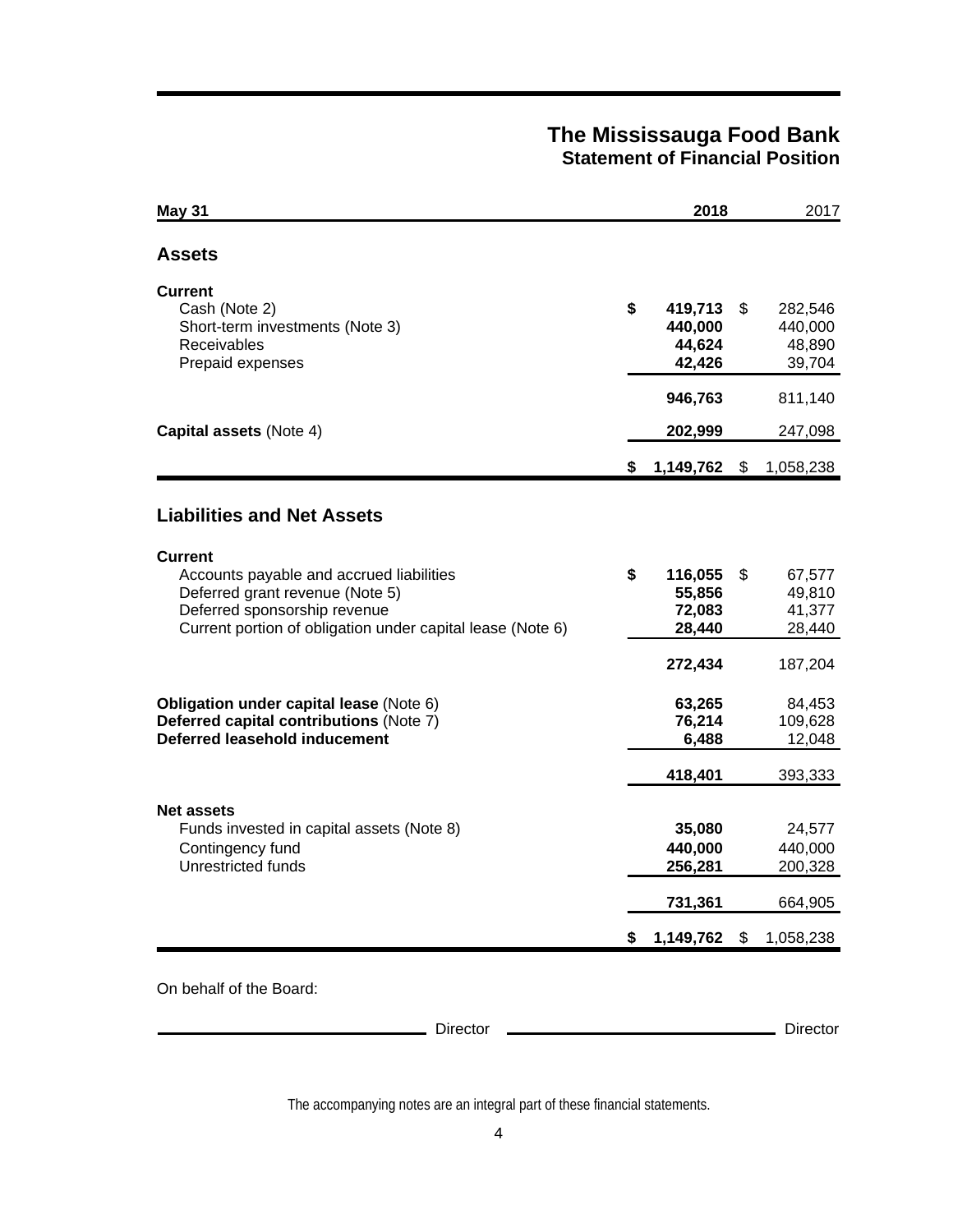|                                                  |                       |                                               |                       |           |        |              | The Mississauga Food Bank<br><b>Statement of Changes in Net Assets</b> |  |
|--------------------------------------------------|-----------------------|-----------------------------------------------|-----------------------|-----------|--------|--------------|------------------------------------------------------------------------|--|
| For the year ended May 31                        |                       |                                               |                       |           |        | 2018         | 2017                                                                   |  |
|                                                  | <b>Capital Assets</b> | Invested in Contingency Unrestricted<br>Funds | Fund                  | Funds     |        | <b>Total</b> | Total                                                                  |  |
| Balance, beginning of year                       |                       | 24,577                                        | $$40,000$$ \$ 200,328 |           |        |              | \$ 664,905 \$ 431,973                                                  |  |
| Excess of revenue over expenditures for the year |                       |                                               |                       | 66,456    | 66,456 |              | 232,932                                                                |  |
| Amortization of capital assets                   |                       | (74, 410)                                     |                       | 74,410    |        |              |                                                                        |  |
| Amortization of deferred capital contributions   |                       | 33,414                                        |                       | (33, 414) |        |              |                                                                        |  |
| Purchase of capital assets                       |                       | 30,311                                        |                       | (30, 311) |        |              |                                                                        |  |
| Payments made for obligation under capital lease |                       | 21,188                                        |                       | (21, 188) |        |              |                                                                        |  |
| Balance, end of year                             |                       |                                               |                       |           |        |              | $$35,080$ \$ 440,000 \$ 256,281 \$ 731,361 \$ 664,905                  |  |
|                                                  |                       |                                               |                       |           |        |              |                                                                        |  |

The accompanying notes are an integral part of these financial statements. The accompanying notes are an integral part of these financial statements.<br>5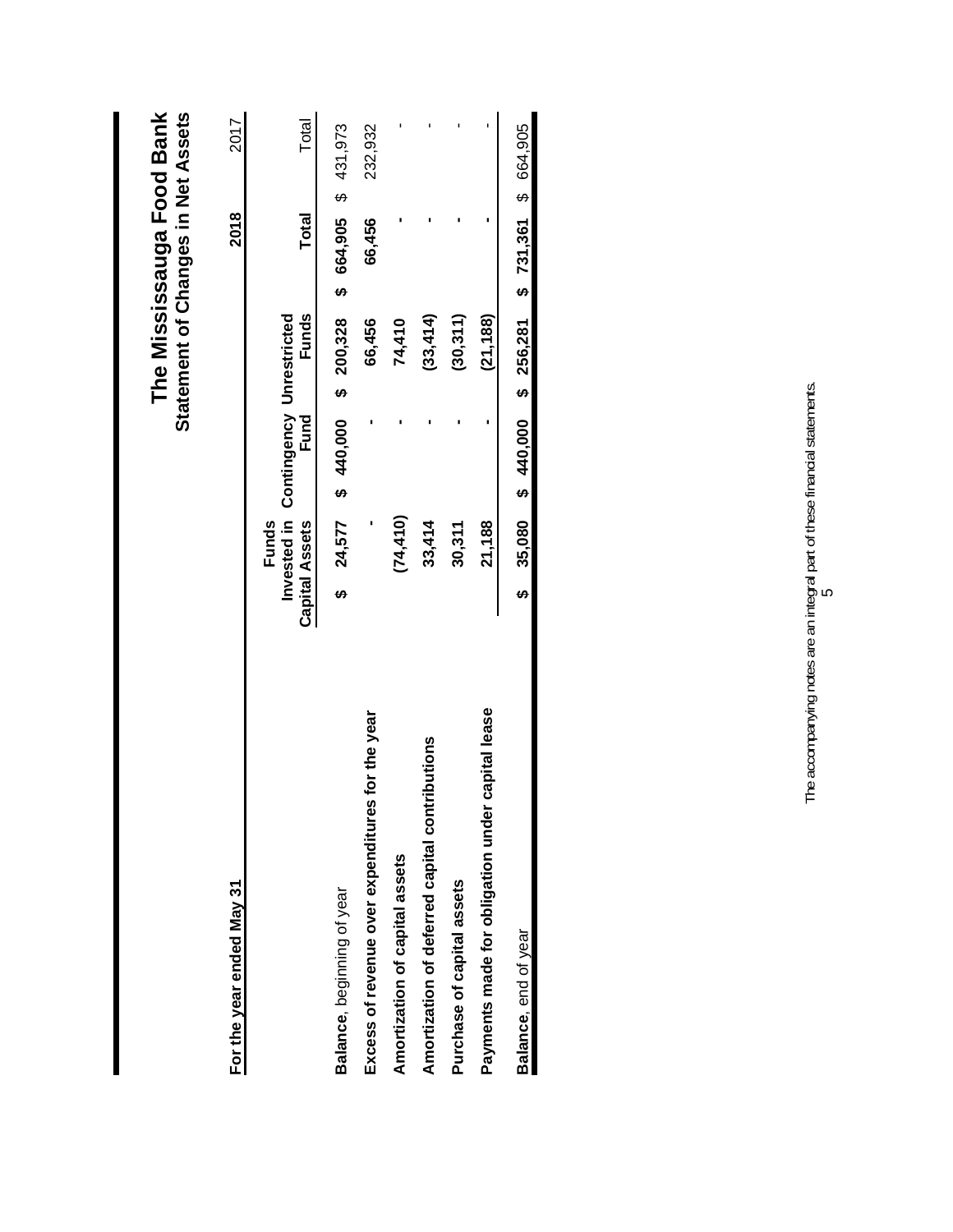## **The Mississauga Food Bank Statement of Operations**

| For the year ended May 31                                                                                                                                                                          | 2018                                                                                        | 2017                                                                                        |
|----------------------------------------------------------------------------------------------------------------------------------------------------------------------------------------------------|---------------------------------------------------------------------------------------------|---------------------------------------------------------------------------------------------|
| <b>Revenue</b>                                                                                                                                                                                     |                                                                                             |                                                                                             |
| Donations and membership fees<br>Donated food<br>Deferred capital contributions (Note 7)<br>Regional Municipality of Peel<br><b>Ontario Trillium Foundation</b><br>Sponsorships<br>Interest income | \$<br>1,767,484<br>4,387,305<br>33,414<br>86,136<br>47,100<br>133,044<br>4,787<br>6,459,270 | \$<br>1,594,993<br>4,360,830<br>33,815<br>83,222<br>28,705<br>113,887<br>1,640<br>6,217,092 |
|                                                                                                                                                                                                    |                                                                                             |                                                                                             |
| <b>Expenditures</b><br>Advertising, promotion and community events<br>Amortization                                                                                                                 | 254,151<br>74,410                                                                           | 233,680<br>85,910                                                                           |
| Bank and credit card processing charges<br>Computer maintenance                                                                                                                                    | 27,467<br>42,586                                                                            | 22,491<br>25,989                                                                            |
| Donated food<br>Donated items                                                                                                                                                                      | 4,387,305<br>6,620                                                                          | 4,360,830<br>10,493                                                                         |
| Food delivery<br>Insurance                                                                                                                                                                         | 28,699<br>6,823                                                                             | 27,691<br>3,965                                                                             |
| Interest on capital lease (Note 6)<br>Office and general                                                                                                                                           | 7,252<br>94,938                                                                             | 8,685<br>99,155                                                                             |
| Professional fees<br>Purchased food and food drives                                                                                                                                                | 42,772<br>252,805                                                                           | 22,161<br>121,819                                                                           |
| Rent and municipal taxes<br>Repairs and maintenance                                                                                                                                                | 134,297<br>64,321                                                                           | 124,320<br>93,072                                                                           |
| Salaries and wages<br>Telephone and internet charges<br><b>Travel and conferences</b>                                                                                                              | 898,230<br>22,180<br>10,703                                                                 | 683,388<br>17,241<br>8,581                                                                  |
| <b>Utilities</b>                                                                                                                                                                                   | 37,255                                                                                      | 34,689                                                                                      |
|                                                                                                                                                                                                    | 6,392,814                                                                                   | 5,984,160                                                                                   |
| <b>Excess of revenue over expenditures</b>                                                                                                                                                         | \$<br>66,456                                                                                | \$<br>232,932                                                                               |

The accompanying notes are an integral part of these financial statements.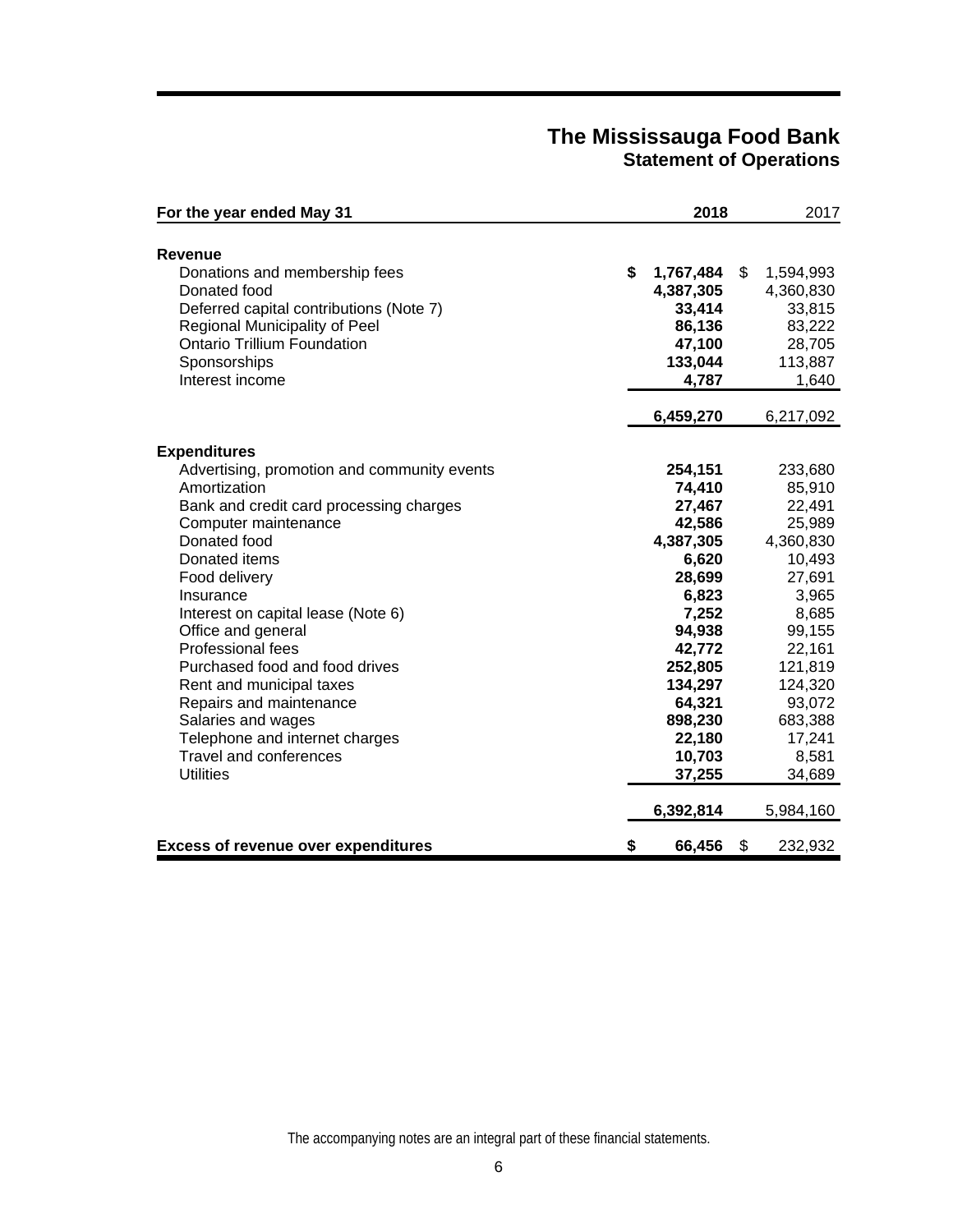# **The Mississauga Food Bank Statement of Cash Flows**

| For the year ended May 31                                                                                               | 2018                           | 2017                    |
|-------------------------------------------------------------------------------------------------------------------------|--------------------------------|-------------------------|
| Cash was provided by (used in)                                                                                          |                                |                         |
| <b>Operating activities</b>                                                                                             |                                |                         |
| Excess of revenue over expenditures                                                                                     | \$<br>66,456<br>$\mathfrak{S}$ | 232,932                 |
| Adjustments required to reconcile excess of revenue<br>over expenditures with net cash provided by operating activities |                                |                         |
| Amortization of capital assets                                                                                          | 74,410                         | 85,910                  |
| Amortization of deferred capital contributions                                                                          | (33, 414)                      | (33, 815)               |
| Deferred leasehold inducement                                                                                           | (5, 560)                       | (5, 561)                |
| Changes in non-cash working capital balances                                                                            |                                |                         |
| Receivables                                                                                                             | 4,266                          | (21, 815)               |
| Prepaid expenses                                                                                                        | (2, 722)                       | (6, 219)                |
| Accounts payable and accrued liabilities<br>Deferred grant revenue                                                      | 48,478<br>6,046                | (23, 376)<br>(118, 621) |
| Deferred sponsorship revenue                                                                                            | 30,706                         | (50, 915)               |
|                                                                                                                         |                                |                         |
|                                                                                                                         | 188,666                        | 58,520                  |
| <b>Investing activities</b>                                                                                             |                                |                         |
| Purchase of capital assets                                                                                              | (30, 311)                      | (107, 157)              |
| Net change in short-term investments                                                                                    |                                | (335, 468)              |
|                                                                                                                         |                                |                         |
|                                                                                                                         | (30, 311)                      | (442,625)               |
|                                                                                                                         |                                |                         |
| <b>Financing activities</b><br>Capital funding received                                                                 |                                | 87,595                  |
| Payments of obligation under capital lease                                                                              | (21, 188)                      | (19, 755)               |
|                                                                                                                         |                                |                         |
|                                                                                                                         | (21, 188)                      | 67,840                  |
| Increase (decrease) in cash during the year                                                                             | 137,167                        | (316, 265)              |
| Cash, beginning of year                                                                                                 | 282,546                        | 598,811                 |
| Cash, end of year                                                                                                       | \$<br>\$<br>419,713            | 282,546                 |

The accompanying notes are an integral part of these financial statements.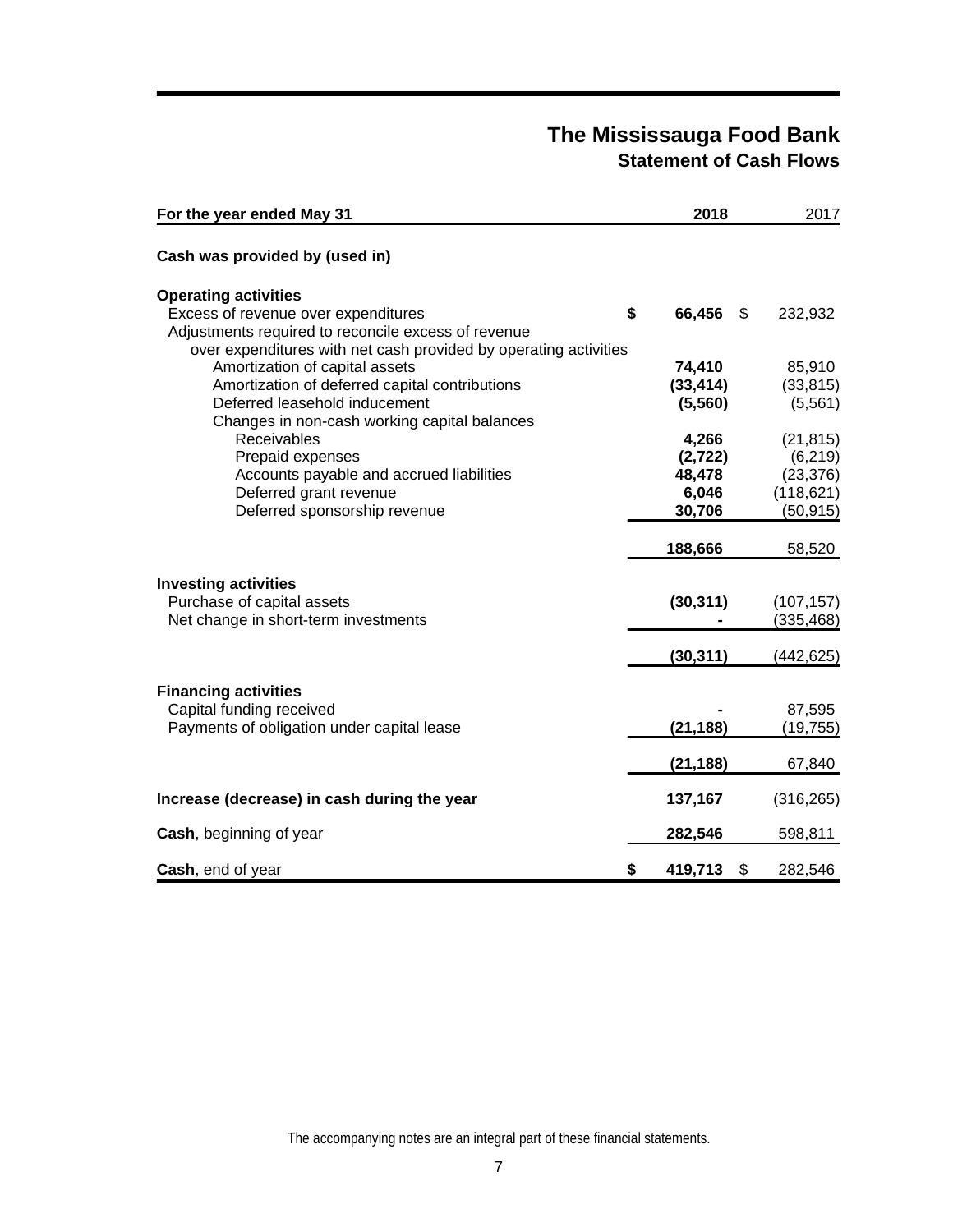### **May 31, 2018**

### **1. Significant Accounting Policies**

### **Nature of Organization**

The Mississauga Food Bank's (the 'Organization') mission is relieving hunger in Mississauga by providing and promoting access to healthy food for people in need. The Organization is registered as a charity without share capital under the Ontario Corporations Act. As such, the Organization is able to issue donation receipts and is not liable for any federal or provincial income taxes under the provisions of the Income Tax Act.

### **Basis of Accounting**

These financial statements have been prepared in accordance with Canadian accounting standards for not-for-profit organizations.

#### **Capital Assets**

Capital assets are stated at cost less accumulated amortization. Amortization is provided at the following rates:

| Warehouse equipment        |                          | - 20 % diminishing balance basis |
|----------------------------|--------------------------|----------------------------------|
| <b>Refrigerated trucks</b> | -                        | 30 % diminishing balance basis   |
| Refrigerated truck under   |                          |                                  |
| capital lease              |                          | - 30 % diminishing balance basis |
| Freezer/cooler unit        | ۰                        | 5 years straight-line basis      |
| Leasehold improvements     | $\overline{\phantom{a}}$ | straight-line over term of lease |
| Office equipment           | $\blacksquare$           | 20 % diminishing balance basis   |
| Computer hardware          |                          |                                  |
| and software               |                          | - 30 % diminishing balance basis |
| Signage                    |                          | 10 years straight-line basis     |
| Inventory management       |                          |                                  |
| system                     |                          | 5 years straight-line basis      |
| Aquaponics equipment       |                          | 5 years straight-line basis      |

### **Revenue Recognition**

The Organization follows the deferral method of accounting for revenue. Restricted donations are recognized as revenue in the year in which the related expenditures are incurred and unrestricted donations are recognized as revenue when received or receivable if the amount to be received can be reasonably estimated and collection is reasonably assured. Contributions restricted for the purchase of capital assets are recorded as revenue over the same period as the related amortization of the purchased assets.

Donated food has been valued based on national standards recommended by Food Banks Canada at \$2.50 per pound, which management believes to be a reasonable reflection of fair value. This dollar value of food has been reflected as both a revenue and an expense as Donated food on the Statement of Operations. During the year, the Organization distributed 1,754,922 pounds of food to the community (2017 - 1,744,332 pounds). The value of the food has been estimated at \$4,387,305 (2017 - \$4,360,830).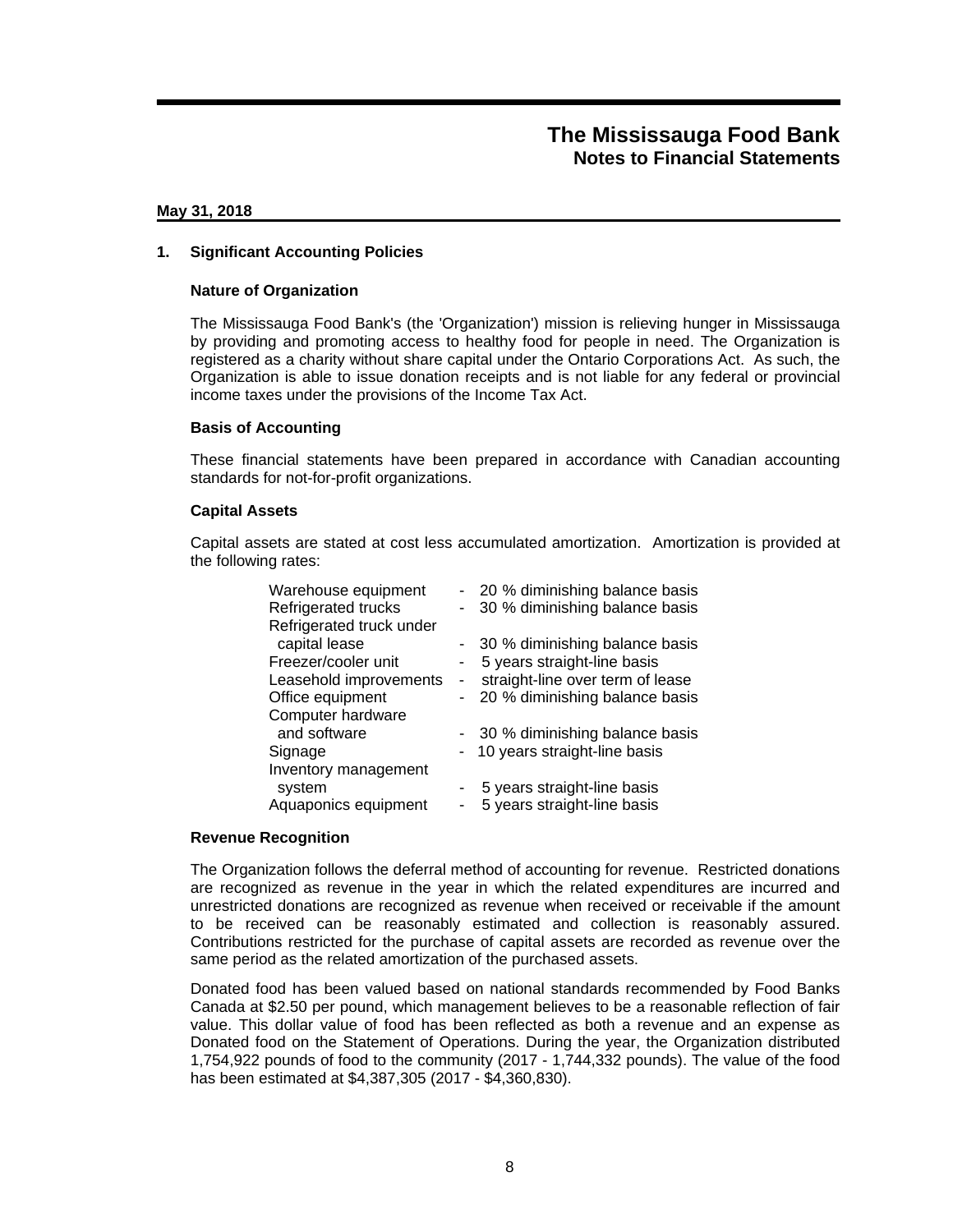#### **May 31, 2018**

### **1. Significant Accounting Policies** (continued)

### **Revenue Recognition** (continued)

Grants are recorded as revenue in the period to which they relate. Where a portion of a grant relates to a future period, it is deferred and recognized in the subsequent period.

Donations in kind (non-cash donations) are recorded as contributions at their estimated fair market value at the date of the donation. During the year, the Organization received \$6,620 (2017 - \$10,493) of donations in kind.

Sponsorship revenue that relates to a future period is deferred and recognized over the term of the sponsorship agreement.

#### **Food Inventory**

As food is distributed at no charge, no inventory value has been recorded on the Statement of Financial Position for food on-hand at year end.

#### **Obligation under Capital Lease**

Leases meeting certain criteria are accounted for as capital leases. The imputed interest is charged against income and the capitalized value is amortized on a straight line basis over its estimated useful life. Obligations under capital leases are reduced by rental payments net of imputed interest. All other leases are accounted for as operating leases with rental payments being expensed as incurred.

#### **Deferred Leasehold Inducement**

Deferred leasehold inducement represents free rent received from the landlord. The leasehold inducement is recorded as a deferred credit and is amortized on a straight-line basis over the term of the lease as a reduction of rent and municipal taxes.

#### **Contingency Fund**

The Contingency fund is an internally restricted fund that reflects amounts that are designated by the Board of Directors for special purposes or unforeseen circumstances, and are transferred to unrestricted funds as necessary. During the year, the Board of Directors approved a transfer of \$Nil (2017 - \$220,000) from Unrestricted funds to the Contingency fund.

#### **Donated Services**

The operation of the Organization is dependent on services provided by volunteers. Since these services are not purchased by the Organization and due to the difficulty of determining their market value, donated services are not recorded in the accounts.

### **Remuneration of the Board of Directors**

Members of the Board of Directors are volunteers who serve without remuneration.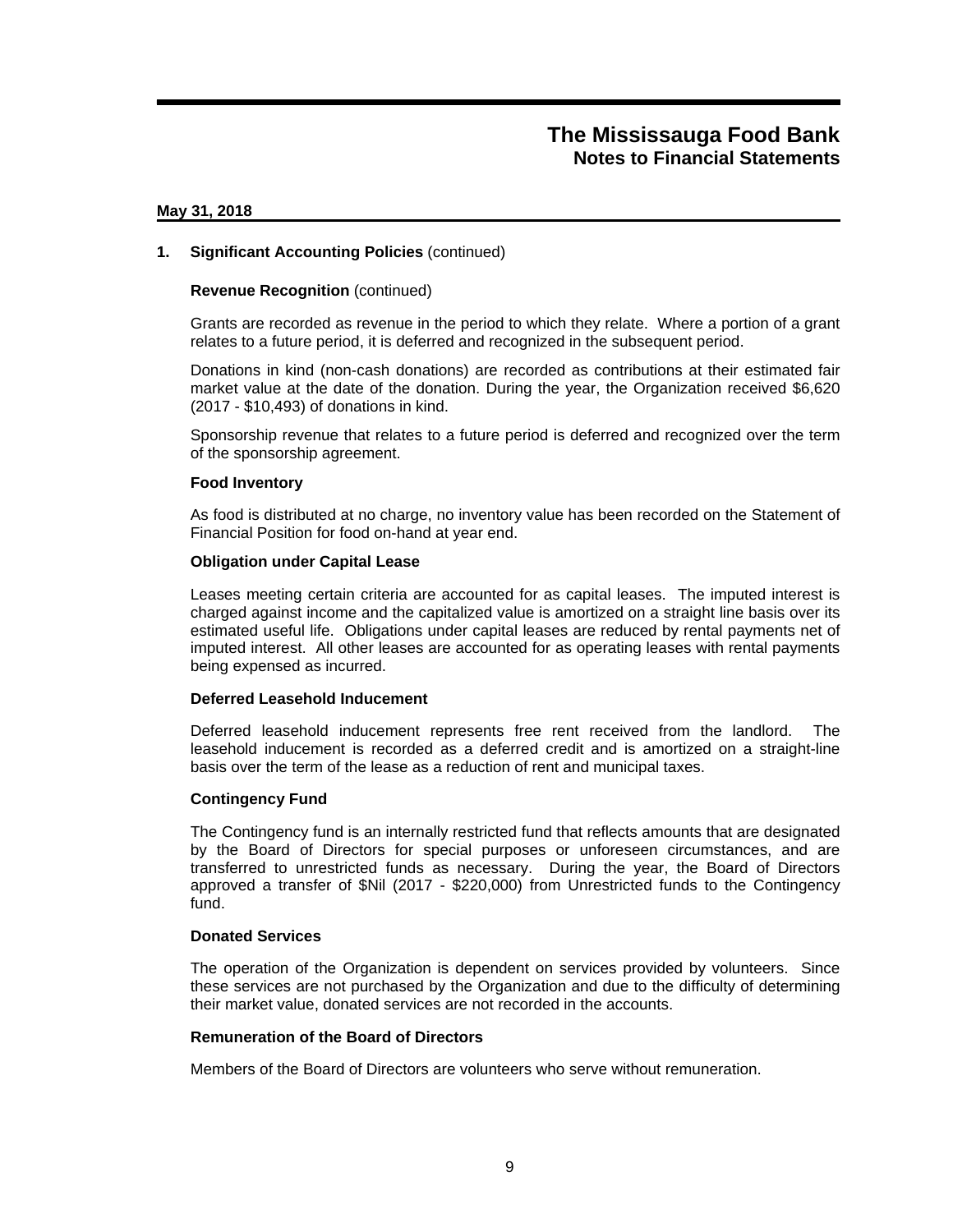### **May 31, 2018**

### **1. Significant Accounting Policies** (continued)

### **Financial Instruments**

Financial instruments are recorded at fair value when acquired or issued. In subsequent periods, financial instruments are reported at cost or amortized cost less impairment, if applicable. Financial assets are tested for impairment when changes in circumstances indicate the asset could be impaired. Transaction costs on the acquisition, sale or issue of financial instruments are expensed for those items remeasured at fair value at each statement of financial position date and charged to the financial instrument for those measured at amortized cost.

### **Use of Estimates**

The preparation of financial statements in accordance with Canadian accounting standards for not-for-profit organizations requires management to make estimates and assumptions that affect the reported amounts of assets and liabilities at the date of the financial statements, and the reported amounts of revenue and expenditures during the reporting period. Actual results could differ from management's best estimates as additional information becomes available in the future.

### **Change in Accounting Policy**

Effective the beginning of the current year, the Organization changed its accounting policy for the treatment of donated food. Previously, the Organization did not record a value for these items in the financial statements. Management believes that this new policy to record donated food provides reliable and more relevant information as it results in a more transparent treatment of donated food and is consistent with industry practice, making the Organization's financial statements more comparable. This change in accounting policy has been accounted for retrospectively and the comparative statements for the prior year have been restated. This change in accounting policy had the following effect on the financial statements: Increase in donated food revenue and increase in donated food expense of \$4,360,830.

### **2. Cash**

Included in cash are amounts restricted for deferred grant revenue and deferred sponsorship revenue aggregating \$127,939 (2017 - \$91,187).

### **3. Short-term Investments**

Short-term investments consist of cashable Guaranteed Investment Certificates that earn interest at 1.34% (2017 - 0.68% and 0.69%) and have maturity dates in October 2018 (2017 - April 2018).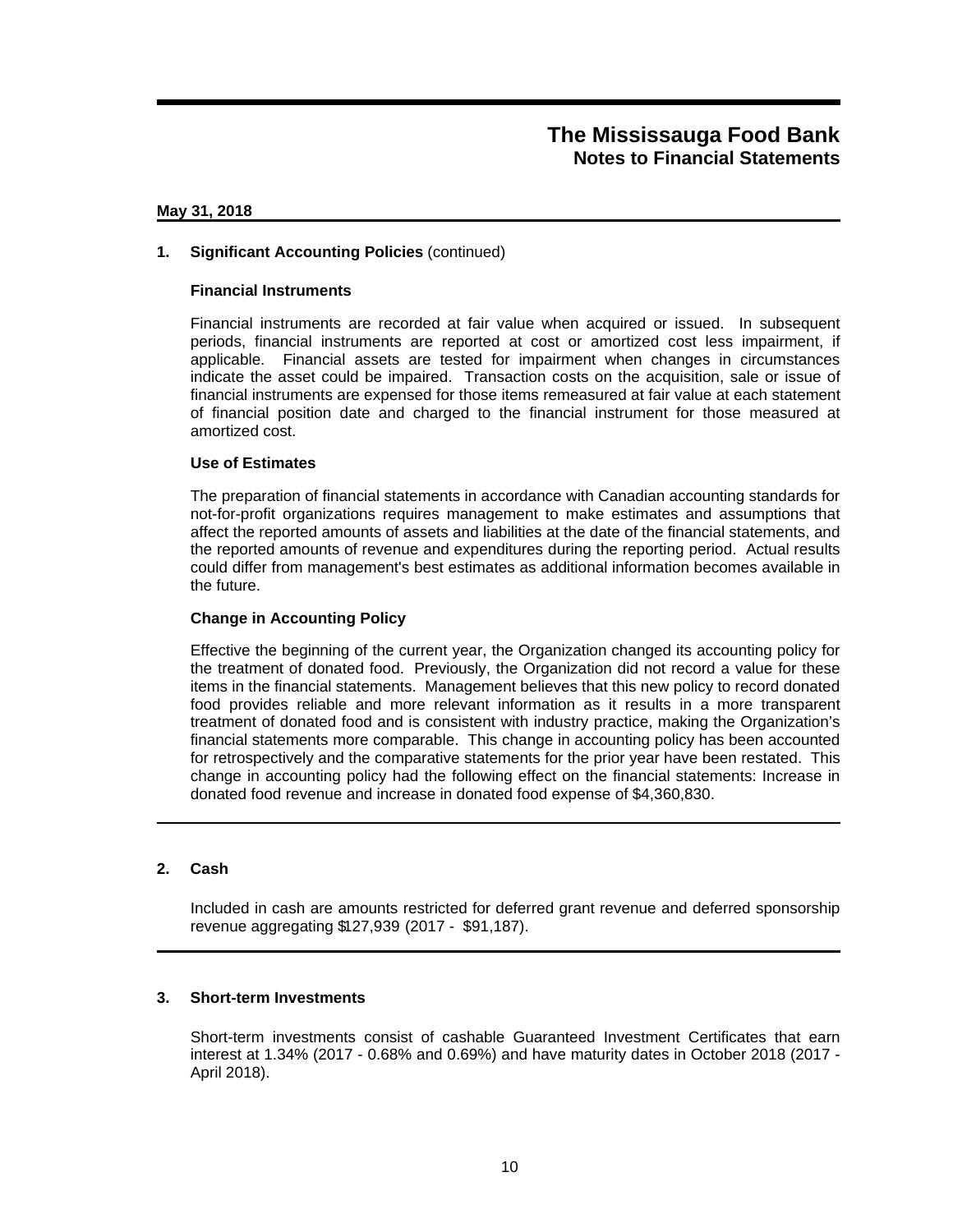## **May 31, 2018**

## **4. Capital Assets**

|                                                                                                     |    |                                       |    | 2018                                 |     |                                       |     | 2017                                |
|-----------------------------------------------------------------------------------------------------|----|---------------------------------------|----|--------------------------------------|-----|---------------------------------------|-----|-------------------------------------|
|                                                                                                     |    | Cost                                  |    | <b>Accumulated</b><br>Amortization   |     | Cost                                  |     | Accumulated<br>Amortization         |
| Warehouse equipment<br>Refrigerated trucks<br>Refrigerated truck under                              | \$ | 134,009<br>75,601                     | \$ | 94,364<br>71,898                     | \$  | 121,492<br>75,601                     | \$. | 86,018<br>70,311                    |
| capital lease<br>Freezer/cooler unit<br>Leasehold improvements<br>Office equipment                  |    | 138,932<br>89,893<br>14,981<br>50,280 |    | 81,067<br>89,893<br>10,487<br>32,558 |     | 138,932<br>89,893<br>14.981<br>39,983 |     | 56,267<br>89,893<br>7,490<br>29,415 |
| Computer hardware<br>and software<br>Signage<br>Inventory management system<br>Aquaponics equipment |    | 71,723<br>4,827<br>105,600<br>75,595  |    | 49,889<br>2,655<br>104,464<br>21,167 |     | 64,226<br>4,827<br>105,600<br>75,595  |     | 42,139<br>2,172<br>92,767<br>7,560  |
| Totals                                                                                              | S  | 761,441                               | S  | 558,442                              | \$. | 731,130                               | \$  | 484,032                             |
| Cost, net of accumulated amortization                                                               |    |                                       | S  | 202,999                              |     |                                       | \$  | 247,098                             |

### **5. Deferred Grant Revenue**

|                                                                                                 |   | 2018                         | 2017                           |
|-------------------------------------------------------------------------------------------------|---|------------------------------|--------------------------------|
| Balance, beginning of year<br>Funding received during the year<br>Amounts recognized in revenue | S | 49.810<br>92,182<br>(86,136) | 67.643<br>85.389<br>(103, 222) |
| Balance, end of year                                                                            |   | 55,856                       | 49,810                         |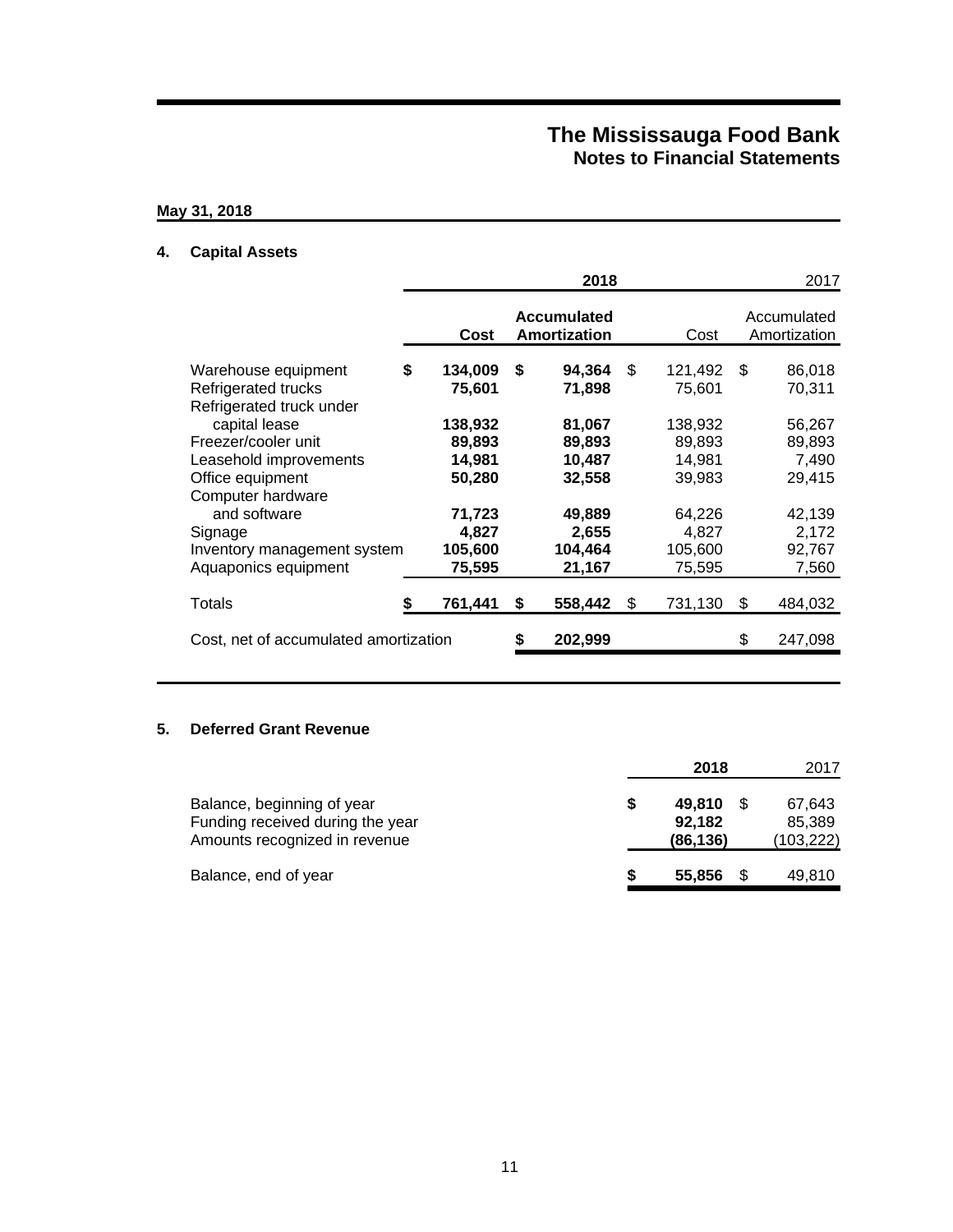### **May 31, 2018**

### **6. Obligation under Capital Lease**

In fiscal 2016, the Organization entered into a capital lease agreement for a refrigerated truck. The monthly payments are \$2,370 per month, with an imputed interest rate of 7%, and the capital lease matures in February 2022. This obligation is secured by the related asset. The interest expense for the year was \$7,252 (2017 - \$8,685). Future minimum lease payments consist of the following:

| 2019                       | \$<br>28,440 |
|----------------------------|--------------|
| 2020                       | 28,440       |
| 2021                       | 28,440       |
| 2022                       | 18,960       |
|                            |              |
| Net minimum lease payments | 104,280      |
| Less: imputed interest     | 12,575       |
|                            |              |
| Balance of obligation      | 91,705       |
| Less: current portion      | 28,440       |
|                            |              |
| Long term portion          | \$<br>63,265 |
|                            |              |

### **7. Deferred Capital Contributions**

|                                                                                      |   | 2018                                   | 2017                          |
|--------------------------------------------------------------------------------------|---|----------------------------------------|-------------------------------|
| Balance, beginning of year<br>Contributions received<br>Amounts amortized to revenue | S | 109,628<br>$\blacksquare$<br>(33, 414) | 55,848<br>87,595<br>(33, 815) |
| Balance, end of year                                                                 | S | 76.214                                 | 109,628                       |

### **8. Funds Invested in Capital Assets**

|                                                                                                                                   |   | 2018                             | 2017                                |
|-----------------------------------------------------------------------------------------------------------------------------------|---|----------------------------------|-------------------------------------|
| Capital assets (Note 4)<br>Deferred capital contributions related to capital assets (Note 7)<br>Capital lease obligation (Note 6) |   | 202.999<br>(76, 214)<br>(91.705) | 247.098<br>(109, 628)<br>(112, 893) |
| Balance, end of year                                                                                                              | S | 35,080                           | 24.577                              |